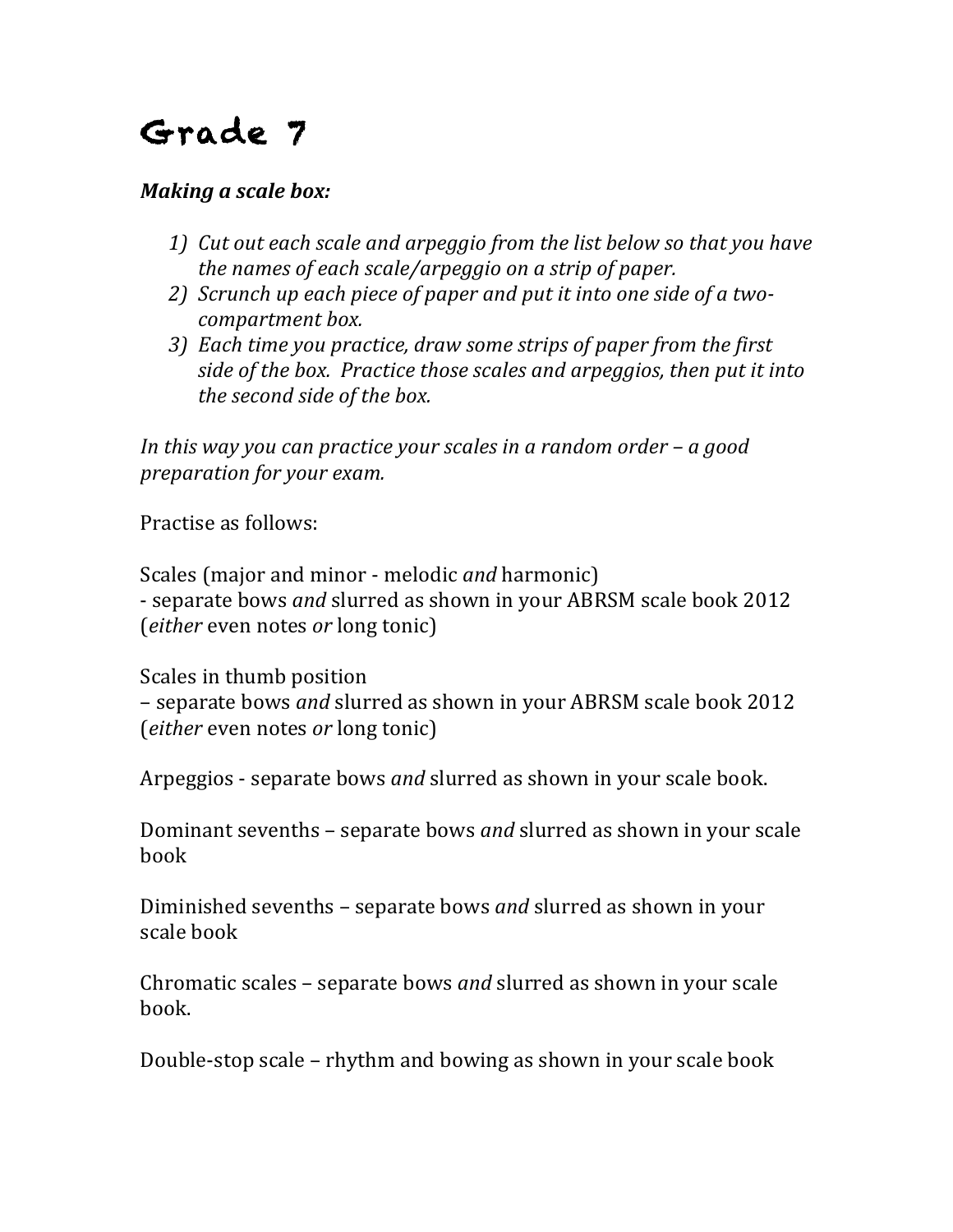One-octave:

**Double-stop scale: in sixths in Eb major**

**Scale** in thumb position: **D** major

**Scale in thumb position: D melodic minor** 

**Scale in thumb position: D harmonic minor** 

Two-octaves:

**Dominant seventh in the key of F sharp**

**Dominant seventh in the key of Ab**

**Dominant seventh in the key of A**

**Dominant seventh in the key of Bb**

**Diminished seventh starting on C sharp**

**Diminished seventh starting on Eb**

**Diminished seventh starting on E**

**Diminished seventh starting on F**

**Chromatic scale starting on C sharp**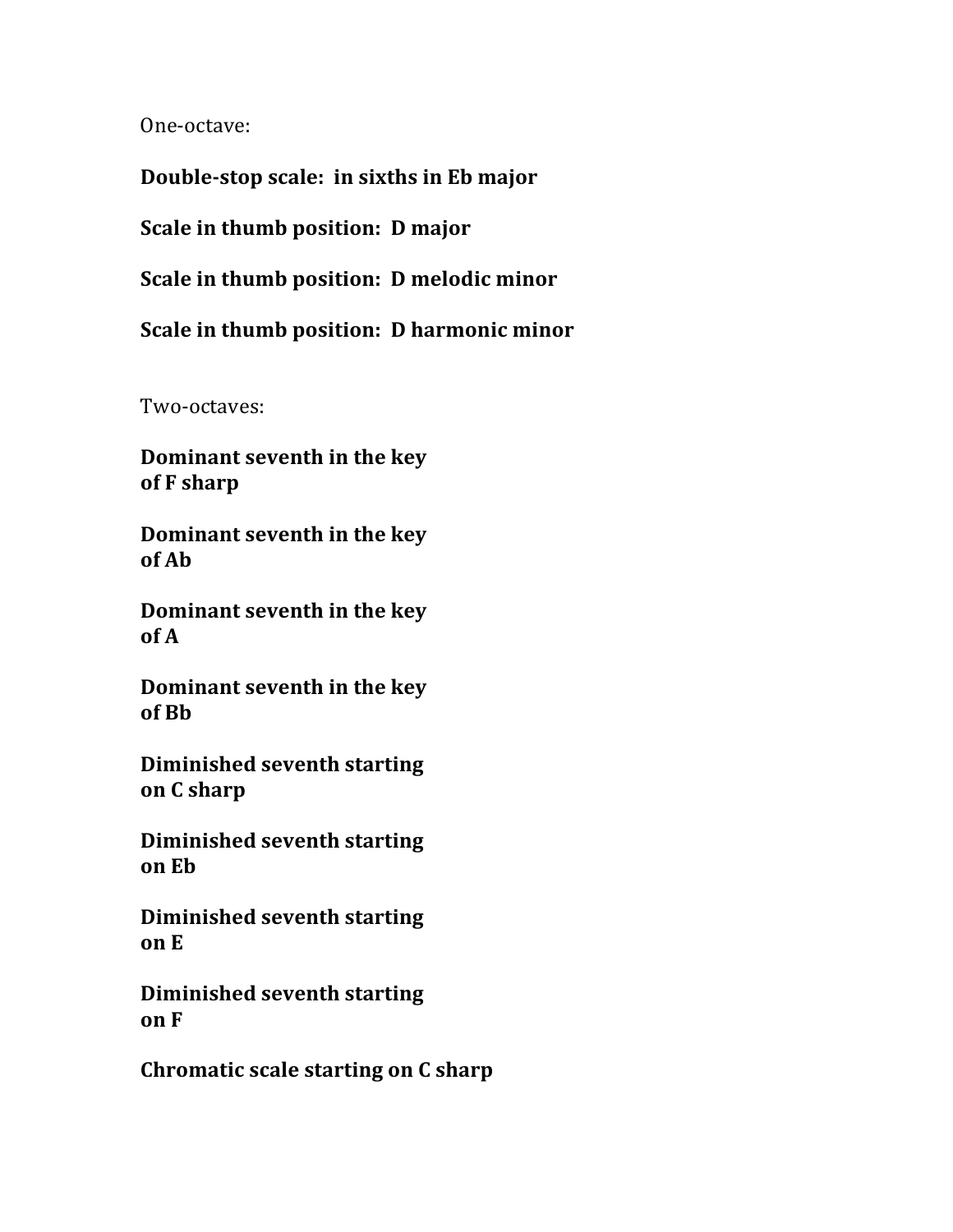**Chromatic scale starting on Eb** 

**Chromatic scale starting on E**

## **Chromatic scale starting on F**

Three octaves:

**Db major scale**

**C sharp harmonic minor scale**

**C sharp melodic minor scale**

*Db major arpeggio*

*C sharp minor arpeggio*

**Eb major scale**

**Eb harmonic minor scale**

**Eb melodic minor scale**

*Eb major arpeggio*

*Eb minor arpeggio*

**E major scale**

**E harmonic minor scale**

**E melodic minor scale**

*E major arpeggio*

*E minor arpeggio*